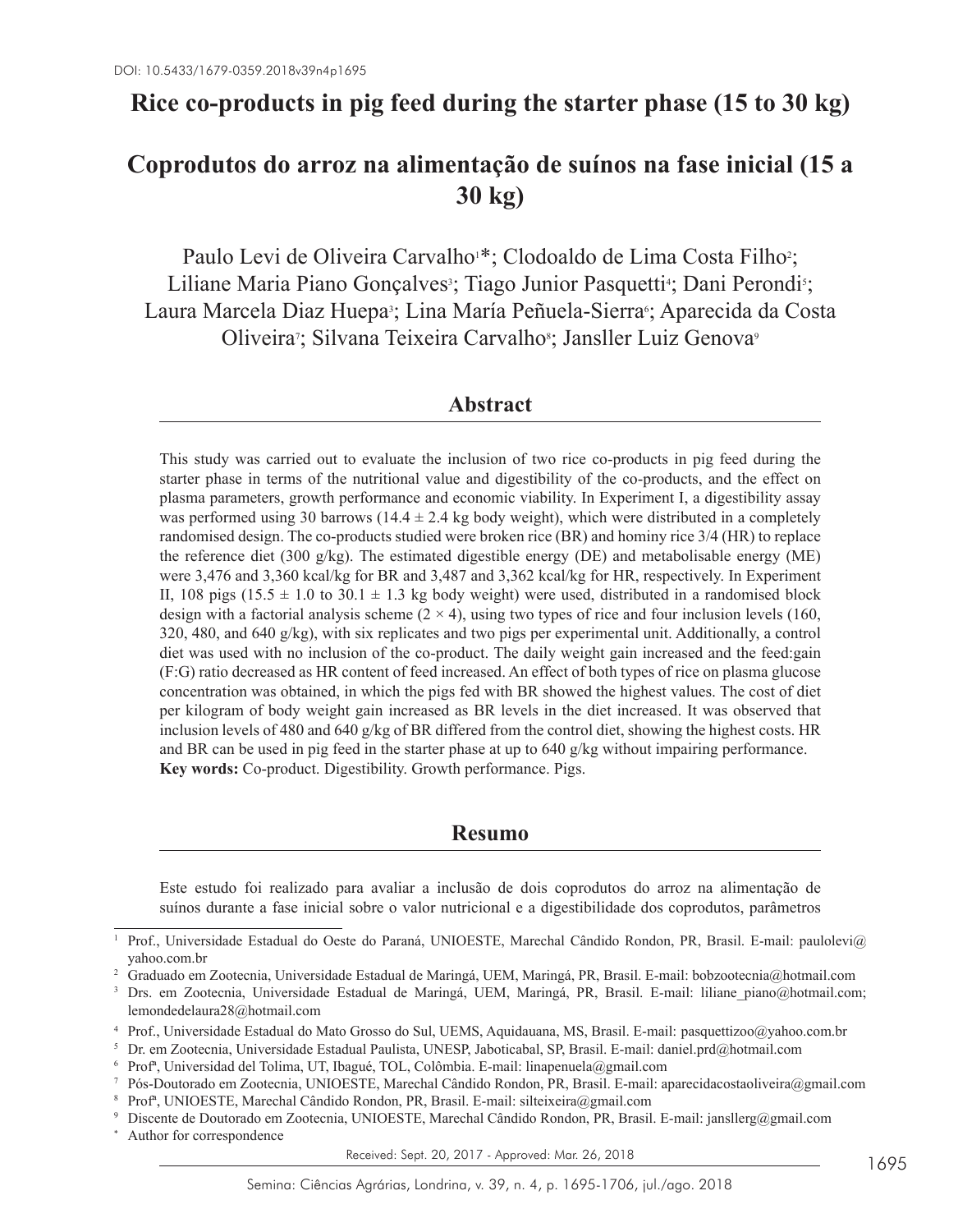plasmáticos, desempenho zootécnico e a viabilidade econômica. No experimento I, realizou-se um ensaio de digestibilidade, utilizando 30 suínos machos castrados (14.4  $\pm$  2.4 kg de peso corporal), distribuídos em um delineamento inteiramente casualizado. Os coprodutos estudados foram a quirera de arroz (QA) e o arroz canjica 3/4 (AC) em substituição à ração referência (300 g/kg). Os valores estimados de energia digestível (ED) e energia metabolizável (EM) foram de 3.476 e 3.360 kcal/kg para QA e 3.487 e 3.362 kcal/kg para AC, respectivamente. No experimento II, foram utilizados 108 suínos (15.5  $\pm$  1.0 a 30.1  $\pm$  1.3 kg de peso corporal), distribuídos em um delineamento em blocos casualizados, em esquema de análise fatorial (2 x 4), com dois tipos de arroz e quatro níveis de inclusão (160, 320, 480 e 640 g/kg), com seis repetições e dois suínos por unidade experimental. Adicionalmente, foi utilizada uma ração controle, sem inclusão dos coprodutos. O ganho diário de peso aumentou e a conversão alimentar reduziu quando aumentou AC nas rações. Foi obtido efeito dos tipos de arroz sobre a concentração de glicose plasmática, em que os suínos alimentados com QA apresentaram os maiores valores. O custo de ração (CR) por quilograma de ganho de peso corporal aumentou em função dos níveis de QA. Observou-se que os níveis de 480 e 640 g/kg de inclusão de QA diferiram da ração controle, apresentando os maiores custos. O AC e o QA podem ser utilizados, em dietas para suínos na fase inicial, em até o nível de 640 g/kg sem prejudicar o desempenho.

**Palavras-chave:** Coproduto. Digestibilidade. Desempenho zootécnico. Suínos.

#### **Introduction**

Pig feed represents approximately 60% of production costs. One of the main aspects that influence the cost of production is fluctuation in the price of ingredients. Therefore, some studies have been conducted with new ingredients to determine their nutritional value, the biological response and the economic feasibility of their inclusion in the diets. Agrobusiness co-products have the potential for use in animal feed (VOLPATO et al., 2015).

Thus, the need arises for, and it becomes indispensable to the production of pigs, the study of new foods and nutritional strategies that contribute to the better metabolic functioning of the animals. The use of rice co-products deserves attention because it is a staple cereal grain for human consumption and is cultivated in most tropical and semi-tropical regions (CHE et al., 2012).

Rice production in Brazil during the 2015/2016 harvest was 11 million tons, with the southern region as the main producer, making Brazil the lead producer among non-Asian countries (FAO, 2017). Of the total production, about 60-72% of rice grain is used as polished rice for human consumption and the remaining co-products from the rice milling industry, including rice hulls, rice bran, broken rice and rice mill feed (28-35%), may be used in animal feed (SINGH et al., 2013).

Rice co-products used in animal feed include broken rice (BR) obtained during the screening process, which consists of broken and malformed grains and corresponds to 14% of the total grain (LIMBERGER, 2008). Broken rice has been used as a great alternative to corn in animal feed (NEPOMUCENO et al, 2011; CHE et al., 2012) due to its similar metabolisable energy and crude protein values. However, BR has a lower fat content and higher starch content than corn (ROSTAGNO et al., 2017) and contains a very low concentration of fibre (CHE et al., 2012). Some advantages of replacing corn with rice co-products relate to the low levels of mycotoxins in the grain, because corn is affected by high contamination, mainly with aflatoxin (BUTOLO, 2010).

Rice and corn co-products have shown similar effects on animal performance, but rice may induce a prebiotic effect and increased serum concentrations of IgA, indicating an improved immune response (HENDERSON et al., 2012), without effect of inclusion of defatted rice bran on concentration of peptide YY (PYY), indicating that the energy status of the pigs was not changed (CASAS; STEIN, 2016a). In addition, the tendency for decreasing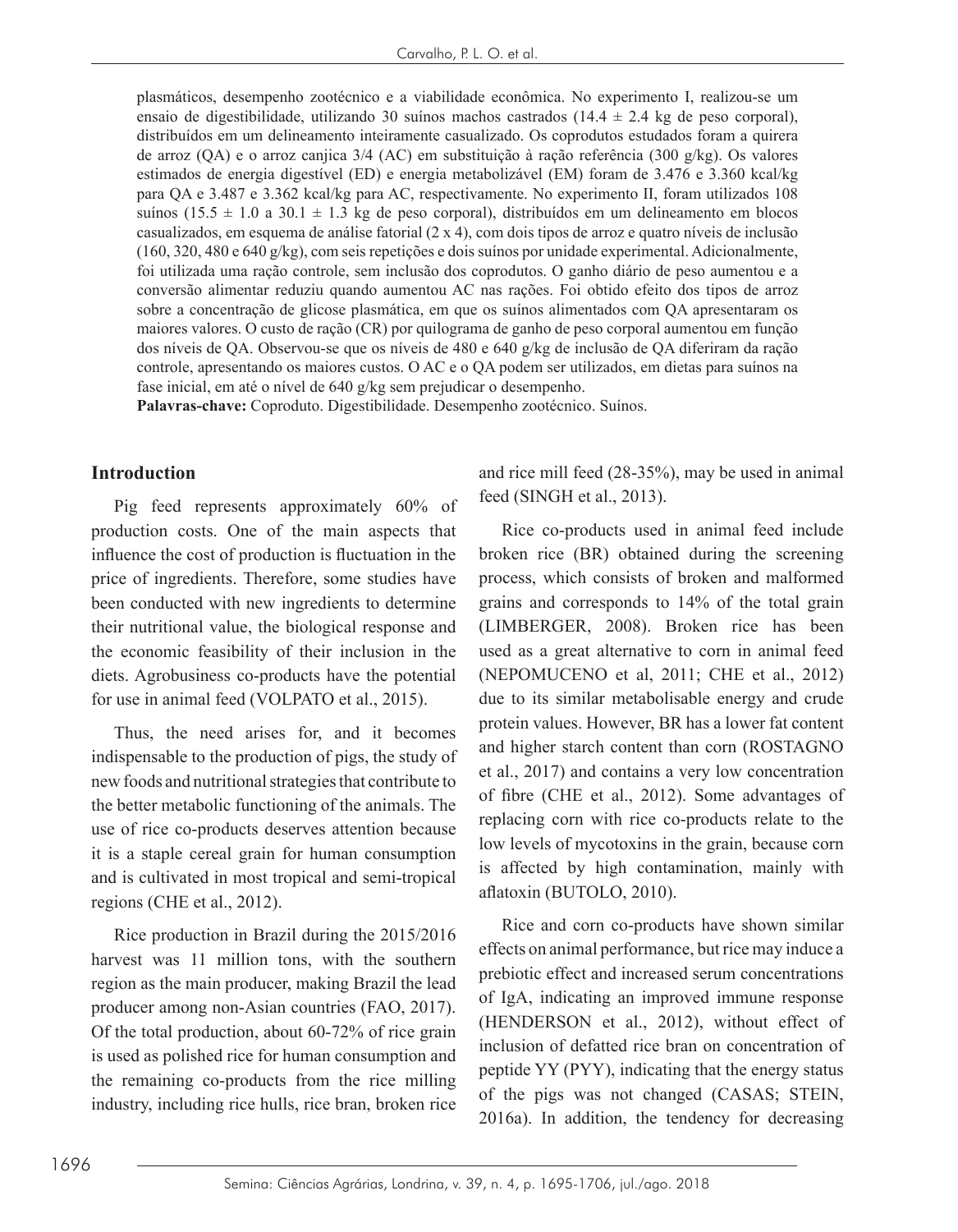concentrations of TNF- $\alpha$  in plasma observed in pigs fed diets with increasing concentrations of full-fat rice bran (FFRB) indicates a potential for reducing inflammatory responses in the intestine (CASAS; STEIN, 2016a). The scientific literature contains few studies of rice co-products and the response of blood parameters, such as glucose, triglycerides, cholesterol and plasma urea nitrogen.

Gomes et al. (2012) found that the inclusion of up to 200 g/kg of rice bran in pig diets after weaning did not impair performance and was proven to be economically viable. Similar performance was observed when replacing corn with rice in piglet feed (CHE et al., 2012). Likewise, inclusion of 10% stabilised FFRB improved feed efficiency and increased the concentration of colonic bifidobacteria in weanling piglets, indicating that stabilised FFRB also may have prebiotic properties (HERFEL et al., 2013). However, depending on the type of soil in which rice is cultivated and the kind of processing to which it is submitted, these co-products may show variability in chemical composition. This prompts the need to conduct studies to determine the nutritional value of such products and their effects on animal performance and production cost.

Therefore, the objective of this experiment was to evaluate the inclusion of two rice co-products in the pig feed during the starter phase, specifically the nutritional value and digestibility of the coproducts, and effects on plasma parameters, growth performance and economic viability.

## **Materials and Methods**

#### *Experimental design, animals, housing and diets*

The experiments were carried out at the Swine Experimental Unit at Iguatemi's Farm, which belongs to the Agricultural Sciences Center from Universidade Estadual de Maringá, in the state of Paraná (23° 25'S, 51° 57'O, altitude 550 m).

Two rice co-products (broken rice - BR and hominy rice 3/4 - HC) were used. Both were ground in a hammer mill type, with a 2 mm sieve. To determine the chemical and energy composition of the co-products, analysis was performed in the Food and Animal Nutrition Analysis Laboratory at Universidade Estadual de Maringá, as described by Silva and Queiroz (2002), and the gross energy values were determined using a adiabatic calorimeter (Parr Instrumen Co. AC720). The amino acid composition of BR and HC co-products was determined in the Laboratory Evonik Industries using NIRs method.

A digestibility assay (Experiment I) was conducted using 30 crossbred barrows of commercial lines, averaging  $14.4 \pm 2.4$  kg body weight and distributed in a completely randomised design. The pigs were individually allotted in metabolism cages, similar to those described by Pekas (1968).

The co-products (BR and HR) replaced 300 g/ kg of the basal diet (BD) based on dry matter. This resulted in two test diets (DT) and one reference diet (RD), which were based on corn and soybean meal and formulated to meet the requirements proposed by Rostagno et al. (2011).

The experimental period was 16 days, including 11 days for adaptation to feed and cages and 5 days for total faeces and urine collection. Feeding and total faeces and urine collection were performed as described by Sakomura and Rostagno (2016). The feed provided in the collection period was calculated according to the average consumption recorded in the adaptation period, based on metabolic weight  $(kg<sup>0.75</sup>)$  of each pig. The total feed intake, determined for each animal, was divided into two meals, with 55% the total in the morning feed (08h30) and 45% in the afternoon feed (14h00), moistened with 20% water to prevent waste, improve acceptance of the feed and reduce dustiness. Water was provided after each meal, based on a proportion of 3 ml of water per g of feed, to prevent excessive consumption of water which could interfere with feed intake.

To mark the beginning and the end of the faeces collection period, 2% of ferric oxide  $(Fe<sub>2</sub>O<sub>3</sub>)$  was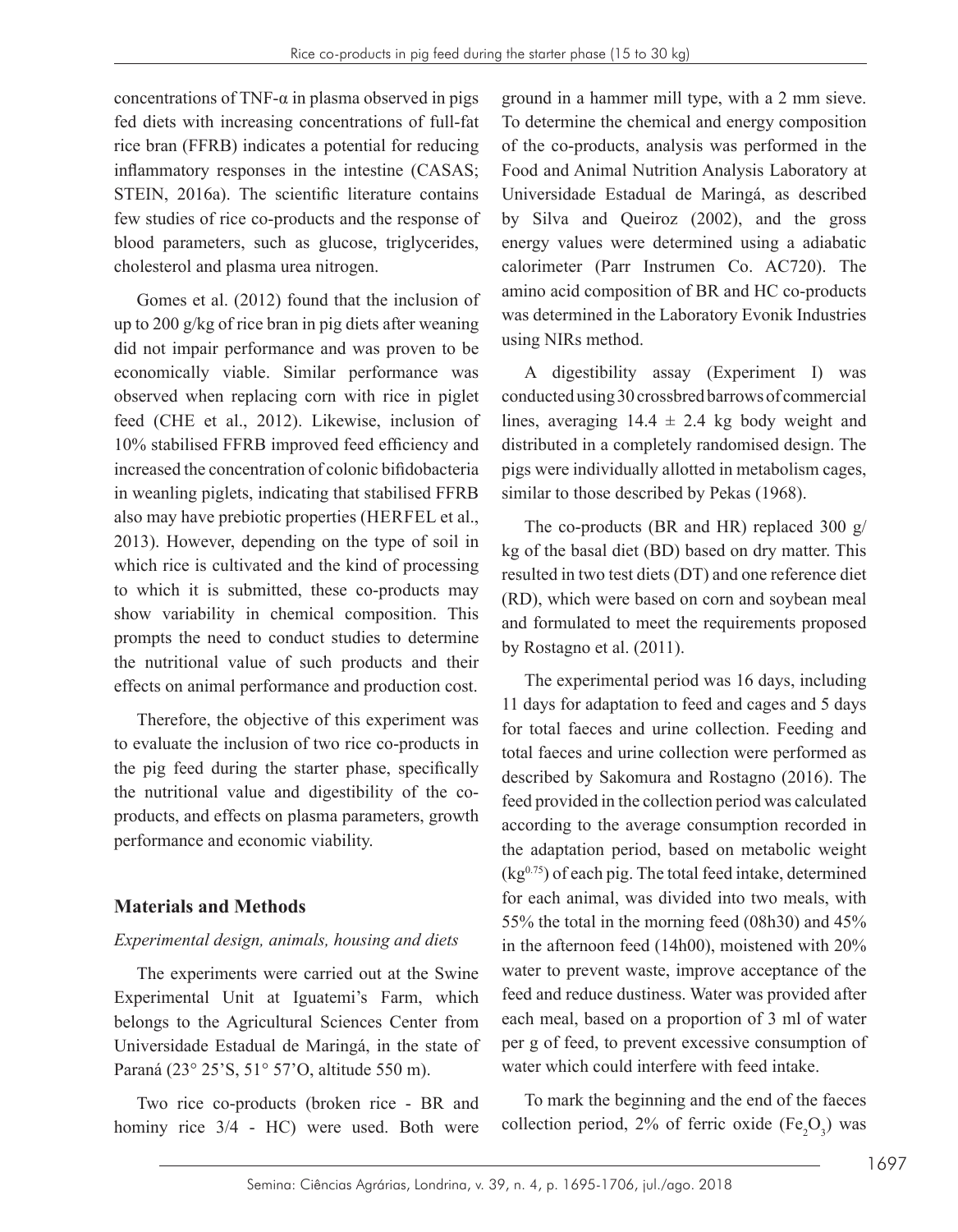added to the feed as a faecal marker. Once a day, faeces were packed in plastic bags and stored in a freezer (-18 °C). Subsequently, faeces were homogenised, samples dried at 55 °C and ground in a knife type mill (1 mm) for analysis. Urine was collected daily in individual plastic buckets containing 20 ml of HCl solution (1:1). A rate of 20% was removed daily and frozen at -18°C; this was homogenised at the end of the experiment to determine gross energy.

A growth performance study (Experiment II) was conducted, involving 108 pigs (54 barrows and

54 gilts) from a commercial line, averaging 15.5  $\pm$  1.0 kg live weight. These were allotted to eight treatments in a completely randomised block design, with six replications per treatment. Treatments were arranged as a  $2 \times 4$  factorial, two types of broken rice (BR and HR) and four inclusion levels of each rice  $(160, 320, 480, and 640, g/kg)$ . Additionally, a control diet (0 g/kg) was formulated. Formulated diets were based on corn and soybean meal (Table 1) to meet the requirements proposed by Rostagno et al. (2011), which were based on a high potential meat deposition in the carcass genotype.

**Table 1.** Chemical and energetic composition, and cost of diets with inclusion levels of rice co-products (broken rice - BR and hominy rice - HR) in starting pigs feeding (15 to 30 kg).

|                                                                       |         |       |       | BR g/kg |                |       |       | HR g/kg |       |
|-----------------------------------------------------------------------|---------|-------|-------|---------|----------------|-------|-------|---------|-------|
| Item g/kg                                                             | Control | 160   | 320   | 480     | 640            | 160   | 320   | 480     | 640   |
| Corn                                                                  | 636.4   | 473.4 | 310.5 | 147.6   | $\overline{a}$ | 470.9 | 305.5 | 140.0   |       |
| Rice co-product                                                       |         | 160.0 | 320.0 | 480.0   | 640.0          | 160.0 | 320.0 | 480.0   | 640.0 |
| Soybean meal                                                          | 324.8   | 328.4 | 332.0 | 335.6   | 323.3          | 330.9 | 336.9 | 343.0   | 322.8 |
| Soybean Oil                                                           | 6.910   | 6.510 | 6.11  | 5.710   | 4.810          | 6.520 | 6.130 | 5.740   | 4.520 |
| Limestone                                                             | 7.480   | 7.390 | 7.30  | 7.210   | 7.120          | 7.370 | 7.250 | 7.130   | 7.030 |
| Dicalcium Phosphate                                                   | 13.51   | 13.70 | 13.88 | 14.07   | 14.42          | 13.74 | 13.97 | 14.19   | 14.71 |
| Salt                                                                  | 4.000   | 4.000 | 4.00  | 4.000   | 4.000          | 4.000 | 4.000 | 4.000   | 4.000 |
| Vitamin-trace mineral premix <sup>1</sup>                             | 5.000   | 5.000 | 5.00  | 5.000   | 5.000          | 5.000 | 5.000 | 5.000   | 0.500 |
| Antibiotic <sup>2</sup>                                               | 0.100   | 0.10  | 0.10  | 0.100   | 0.100          | 0.100 | 0.100 | 0.100   | 0.100 |
| L-Lysine HCL                                                          | 1.420   | 1.17  | 0.91  | 0.660   | 0.890          | 1.150 | 0.890 | 0.620   | 0.115 |
| DL-Methionine                                                         | 0.360   | 0.28  | 0.20  | 0.110   | 0.180          | 0.310 | 0.250 | 0.190   | 0.380 |
| L-Threonine                                                           |         |       |       |         | 0.220          |       |       |         | 0.360 |
| Calculated composition (g/kg unless indicated otherwise) <sup>3</sup> |         |       |       |         |                |       |       |         |       |
| Metabolizable energy, Kcal/kg                                         | 3,230   | 3,230 | 3,230 | 3,230   | 3,230          | 3,230 | 3,230 | 3,230   | 3,230 |
| Crude protein                                                         | 197.0   | 199.4 | 201.7 | 204.0   | 201.0          | 198.9 | 200.7 | 202.6   | 195.4 |
| Calcium                                                               | 7.33    | 7.33  | 7.33  | 7.33    | 7.33           | 7.33  | 7.33  | 7.33    | 7.33  |
| Digestible Phosphorus                                                 | 3.63    | 3.63  | 3.63  | 3.63    | 3.63           | 3.63  | 3.63  | 3.63    | 3.63  |
| Digestible lysine                                                     | 10.37   | 10.37 | 10.37 | 10.37   | 10.37          | 10.37 | 10.37 | 10.37   | 10.37 |
| Digestible Met.+cyst                                                  | 5.81    | 5.81  | 5.81  | 5.81    | 5.81           | 5.81  | 5.81  | 5.81    | 5.81  |
| Digestible threonine                                                  | 6.53    | 6.53  | 6.53  | 6.53    | 6.53           | 6.53  | 6.53  | 6.53    | 6.53  |
| Cost of diet, R\$/kg <sup>4</sup>                                     | 0.635   | 0.702 | 0.768 | 0.834   | 0.898          | 0.703 | 0.771 | 0.838   | 0.902 |

<sup>1</sup> Vitamin-trace mineral premix (provided per kg of diet); <sup>2</sup> Antibiotic: Leucomag (Ceva Animal Health, Paulínia, Brazil); <sup>3</sup> Based on the feed composition proposed by Rostagno et al. (2011) and/or estimated; <sup>4</sup> Cost obtained in February 2013 in the state of Parana/ Brazil.

#### *Sample collection and preparation*

The digestibility coefficients of dry matter (DCDM), organic matter (DCOM), gross energy (DCGE), starch (DCS) and the gross energy metabolisability (MCGE) of BR and HR were calculated according to the equations proposed by Matterson et al. (1965).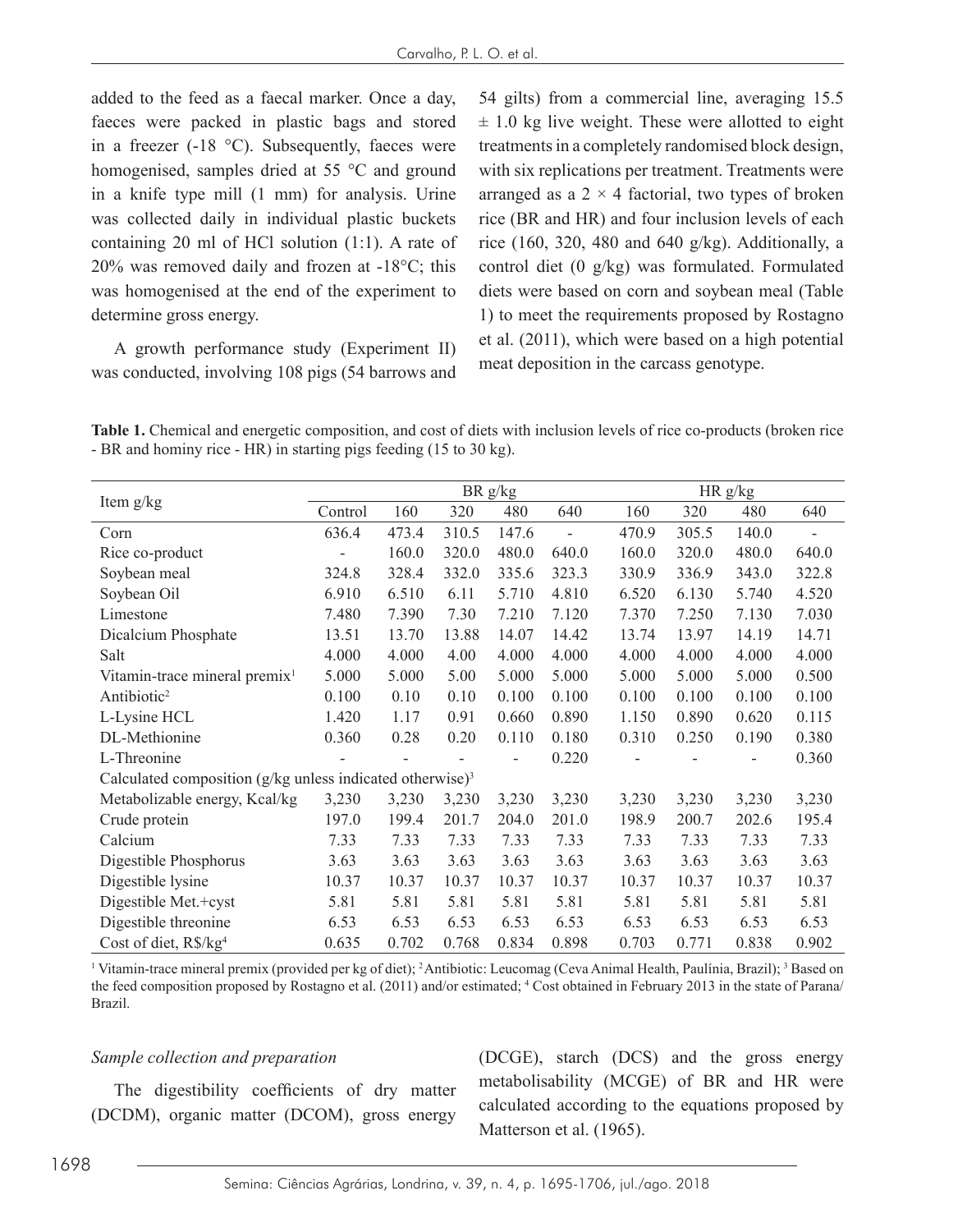The chemical composition and metabolisable energy values of BR and HR (Trial I) were considered in the formulation of diets. In the case of other ingredients (corn and soybean meal), CP, GE, P and Ca were analysed and applied the digestibility coefficients, as recommended by Rostagno et al. (2011).

At the end of the study, body weight (BW) and feed intake were recorded and average daily gain (ADG), average daily feed intake (ADFI) and feed:gain (F:G) of each experimental unit were calculated.

Blood samples were collected from the cranial vena cava. All blood samples were transferred into glass tubes containing heparin, with the exception of samples for plasma glucose analysis which were transferred into glass tubes containing sodium fluoride + potassium oxalate. After sampling, blood was centrifuged at  $3000 \times g$  for 15 min at room temperature to obtain the plasma; this was placed in propylene microtubes and stored (-18 °C) for subsequent analyses. For biochemical analysis (cholesterol, glucose, triglycerides and plasma urea nitrogen - PUN) commercial kits were used (Gold Analisa Diagnóstica Ltda.), and the amount of each blood component was determined by a spectrophotometer (BIOPLUS 2000; Bioplus, Barueri, SP, Brazil).

## *Statistical analysis and economic feasibility*

To evaluate the economic feasibility of including BR and HR in pig diets, the raw material prices were quoted for the region of Maringá in 2012 as follows: soybean meal, R\$ 0.810/kg; corn, R\$ 0.417/kg; soybean oil R\$ 3.00/kg; dicalcium phosphate, R\$ 1,900/kg; limestone, R\$ 0.280; L-Lys, R\$ 4,920/kg; DL-Met, R\$ 9,124/kg; L-Thr, R\$ 6,262/kg; vitamintrace mineral premix R\$ 7,360/kg; salt R\$ 0352/kg; leucomag, R\$ 96,000/kg; and BR and HR, R\$ 0.840/ kg. The feed cost per kilogram of body weight gain was then calculated, as proposed by Bellaver et al. (1985), as follows: Y*i* (R\$/kg) =  $Qi \times Pi/Gi$  where  $Y_i$  = feed cost per kg live weight gain in the *i*-nth treatment;  $Q_i$  = DFI in the *i*-nth treatment;  $Pi$  = cost of kg of feed in the *i*-nth treatment and G*i* = ADG of *i*-nth treatment.

The Index of Economic Efficiency (IEE) and the Cost Index (CI) were calculated as proposed by Gomes et al. (1991), as follows: IEE  $(\% ) = \text{MCe}/$ CTei  $\times$  100 and CI (%) = CTei/MCe  $\times$  100 where MCe = lower feed cost per kg of GDP observed between treatments and Ctei = cost of treatment *i*.

To assess the differences between the digestibility coefficients of BR and HR, the data were submitted to analysis of variance, using the following statistical model:  $Y_{ij} = \mu + T_i + e_{ij}$ . The effects of the factors included in the model are represented by:  $Y_{ii}$  = digestibility coefficients of the treatment *i*, of the replication  $j$ ;  $\mu$  = constant associated with all observations;  $T_i$  = effect of food type *i*, for  $i = 1$ ; 2 (1 = BR and 2 = HR); and  $e_{ii}$ = random error associated with each observation. Additionally, for the performance characteristics, the data were submitted to analysis of variance and the statistical model used was:  $Y_{ijkl} = \mu + B_i + N_i +$  $F_k + NF_{jk} + e_{ijkl}$ . The effects of the factors included in the model are represented by:  $Y_{ikl}$  = observation of animal *1*, within block *i*, level of inclusion *j* and type of rice broken  $k$ ;  $\mu$  = constant associated with all observations;  $Bi =$  effect of block, for  $i =$ 1, 2,...., $6$ ;  $Nj$  = effect of BR and HR levels, for *j*  $= 160, 320, 480$  and 640 g/kg;  $F_k =$  effect of rice type, for  $k = BR$  and HR; NF<sub>ik</sub> = effect of interaction of inclusion levels *j* and type of broken rice  $k$ ;  $e_{ikl}$ = random error associated with each observation. For the biochemical blood variables, the initial body weight was used as a covariate. For the economic feasibility, the Dunnett test (SAMPAIO, 1998) was used to compare the feed cost (FC) per kg/BW gain (FC, R\$/kg BW) of the test diet (0% broken rice) with each inclusion level of BR and HR. Statistical analysis was performed using the Sistema de Análises Estatísticas e Genéticas - SAEG (Universidade Federal de Viçosa, Viçosa, MG, Brazil).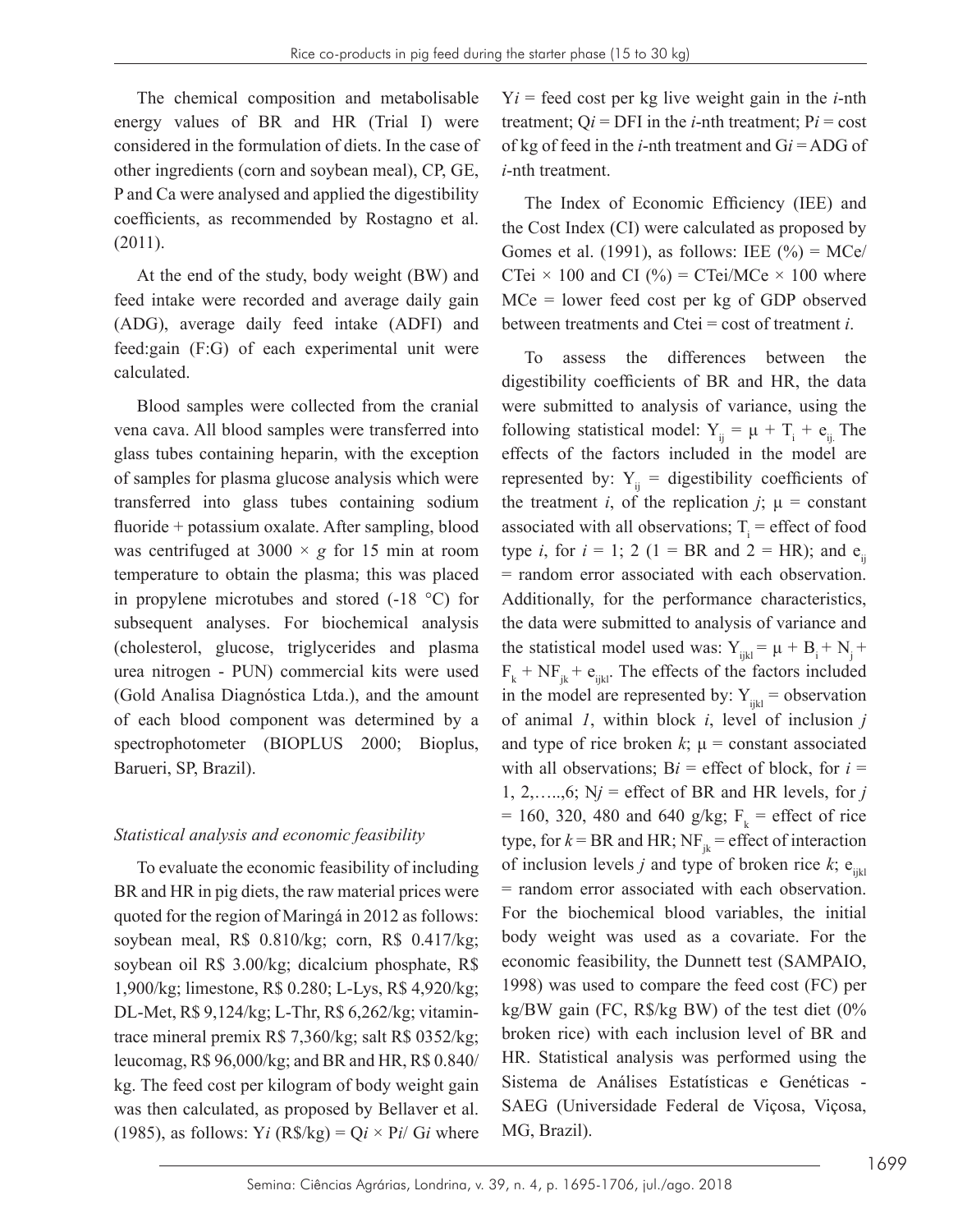## **Results and Discussion**

## *Digestibility assay*

No health problems were recorded during the experimental period. The minimum and maximum temperatures recorded during the digestibility assay were  $24.05 \pm 1.09$  °C and  $25.21 \pm 0.87$  °C, respectively.

The chemical composition (Table 2) of rice coproducts for dry matter (DM) values are different from those observed by Casas and Stein (2015) and

Menoyo et al. (2011) who reported 881 and 905 g/ kg, respectively. The variation in the DM content may be attributed to the type of industrial process that the rice underwent. The CP values obtained for BR and HR were 80.8 and 71 g/kg, respectively. Broken rice showed a higher concentration of CP (121 g/kg) compared to HR. These results were similar to those obtained by Nepomuceno et al. (2011), Che et al. (2012) and Solà-Oriol et al. (2009), who reported CP content of 85, 74 and 71 g/ kg for BR, respectively.

**Table 2.** Chemical and energetic composition of rice co-products (natural matter).

| Item, $g/kg1$             | Broken rice | Hominy Rice |
|---------------------------|-------------|-------------|
| Gross energy, kcal/kg     | 3,921       | 3,818       |
| Dry matter                | 889.0       | 892.2       |
| Crude protein             | 80.8        | 71.0        |
| Starch                    | 70,30       | 72,07       |
| Ether extract             | 13.2        | 6.2         |
| Mineral matter            | 9.7         | 5.6         |
| Ca                        | 0.2         | 0.1         |
| Total phosphorus          | 2.1         | 1.4         |
| Available phosphorus      | 0.02        | 0.20        |
| Total carbohydrates       | 896.3       | 917.2       |
| Non-fibrous carbohydrates | 884.7       | 908.5       |
| Lysine <sup>2</sup>       | 3.0         | 2.6         |
| Methionine <sup>2</sup>   | 2.2         | 2.0         |
| Threonine <sup>2</sup>    | 2.8         | 2.5         |

<sup>1</sup>- Analysis performed in the Animal Nutrition Laboratory of the State University of Maringa - UEM; <sup>2</sup>- Analysis performed in the Evonik Industries.

The amounts of amino acids in BR and HR were similar to those reported by Rostagno et al. (2017) and NRC (2012). However, Brestenský et al. (2013), using BR in piglet feed, found lower values for Met  $(1.8 \text{ g/kg})$ , higher for Thr  $(4.4 \text{ g/kg})$ kg) and similar for Lys (3.0 g/kg). Some of these factors may be related to differences in the amino acid composition of the co-products evaluated, such as culture variety, culture condition and quantity of waste (for example, presence of weed seeds).

In relation to the total carbohydrate content, the values were 896 g/kg for BR and 917 g/kg for HR, of which 890 g/kg were non-fibrous carbohydrates,

indicating that the rice grains are characterised by a high starch content and low amount of non-starch polysaccharide. Most of this starch is in free form, facilitating digestibility and utilisation by the pig (CARCIOFI et al., 2008).

It is also possible that the co-products sometimes include other fractions of rice than just the bran, depending on the quality of the milling process and because of the large variation in the phytate concentration among different rice fractions, and this may influence the digestibility (CASAS; STEIN, 2015).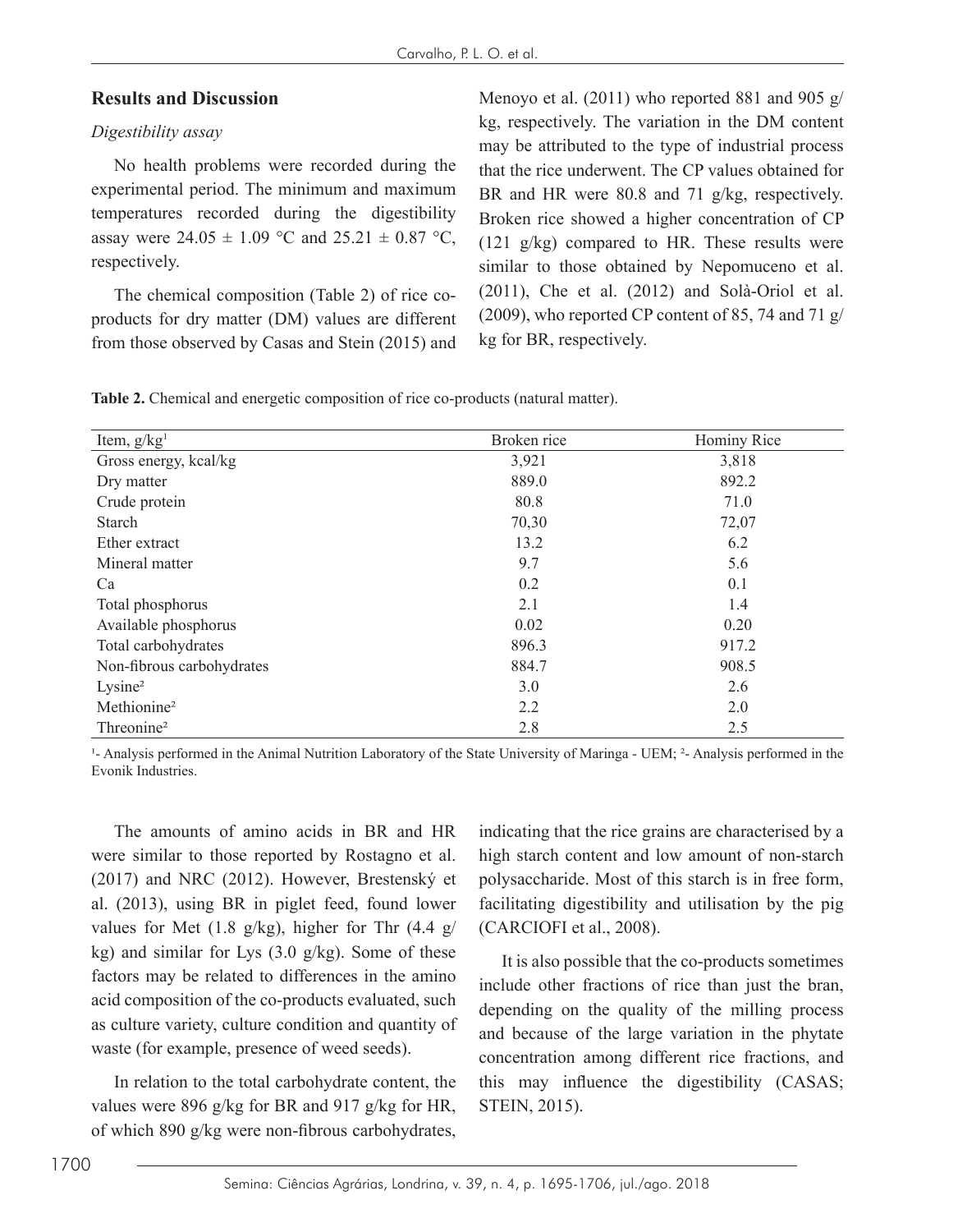The gross energy in food is provided by the feed combustion process of the component ingredients; however, some molecules produce more heat (EE and starch) than others (CP and CF). The difference in GE values between BR (3,921 kcal/kg) and HR (3,818 kcal/kg) could be explained by their different EE values. It is known that the EE content of feed is positively correlated with the GE concentration. Therefore, the higher EE value, the higher will be the GE value (VOLPATO et al., 2015).

According to Casas and Stein (2016a), variation in the composition of these co-products may be a result of differences among rice mills in the milling

process, resulting in varying fractions of the hulls and the starch being included in the rice bran.

Considering the digestibility coefficients and digestible nutrients (Table 3), we can infer that these co-products are a good source of energy for pigs (15 to 30 kg BW). By comparing the results obtained for DE and ME in this study with the values reported by Rostagno et al. (2017), there were lower values for both co-products (3,572 and 3,489 kcal/kg, respectively). High ME:DE ratios are due to the high metabolism of co-products, which translates into a low excretion rate via urine.

**Table 3.** Apparent digestibility coefficients (DC), metabolizability coefficient (MC) and digestible nutrients of two rice co-products<sup>1</sup>.

| Digestibility, g/kg               | Broken rice | Hominy rice |
|-----------------------------------|-------------|-------------|
| DC of dry matter                  | 853.3       | 846.6       |
| DC of organic matter              | 979.3       | 979.7       |
| DC of starch                      | 999.7       | 1001.0      |
| DC of gross energy                | 886.3       | 913.2       |
| MC of gross energy                | 856.8       | 880.5       |
| Digestible Nutrients <sup>1</sup> |             |             |
| DMD, $\%$                         | 764.5       | 757.6       |
| OMD, $%$                          | 868.9       | 871.8       |
| Starch D, $\%$                    | 702.8       | 721.4       |
| $DE$ , kcal/kg                    | 3476        | 3487        |
| ME, kcal/kg                       | 3360        | 3362        |
| ME: DE                            | 0.97        | 0.96        |

<sup>1-</sup> Based on natural matter.

Menoyo et al. (2011) observed high values for DCOM (86%), DCS (90%) and DCGE (84%) when evaluating the digestibility of rice bran for piglets. In addition, the authors found that starch digestibility was better for rice bran than for corn. The higher digestibility values for rice co-products can be explained by the different starch content of the grains; the greater starch availability in rice grain than in corn grain, together with the smaller size of the rice grain, allows greater activity by the digestive enzymes (SVIHUS et al., 2005).

Rice is characterised by a high starch content

and low fibre content; therefore, it can have a major impact on the digestibility of dietary nutrients (CHE et al., 2012).

## *Growth performance*

An interaction was demonstrated  $(P < 0.05)$ between rice co-products and its inclusion levels (Table 4), indicating a different effect for each studied co-product. A linear effect ( $P < 0.05$ ) of HR levels on ADG and F:G was observed. The increase in ADG and improved F:G observed in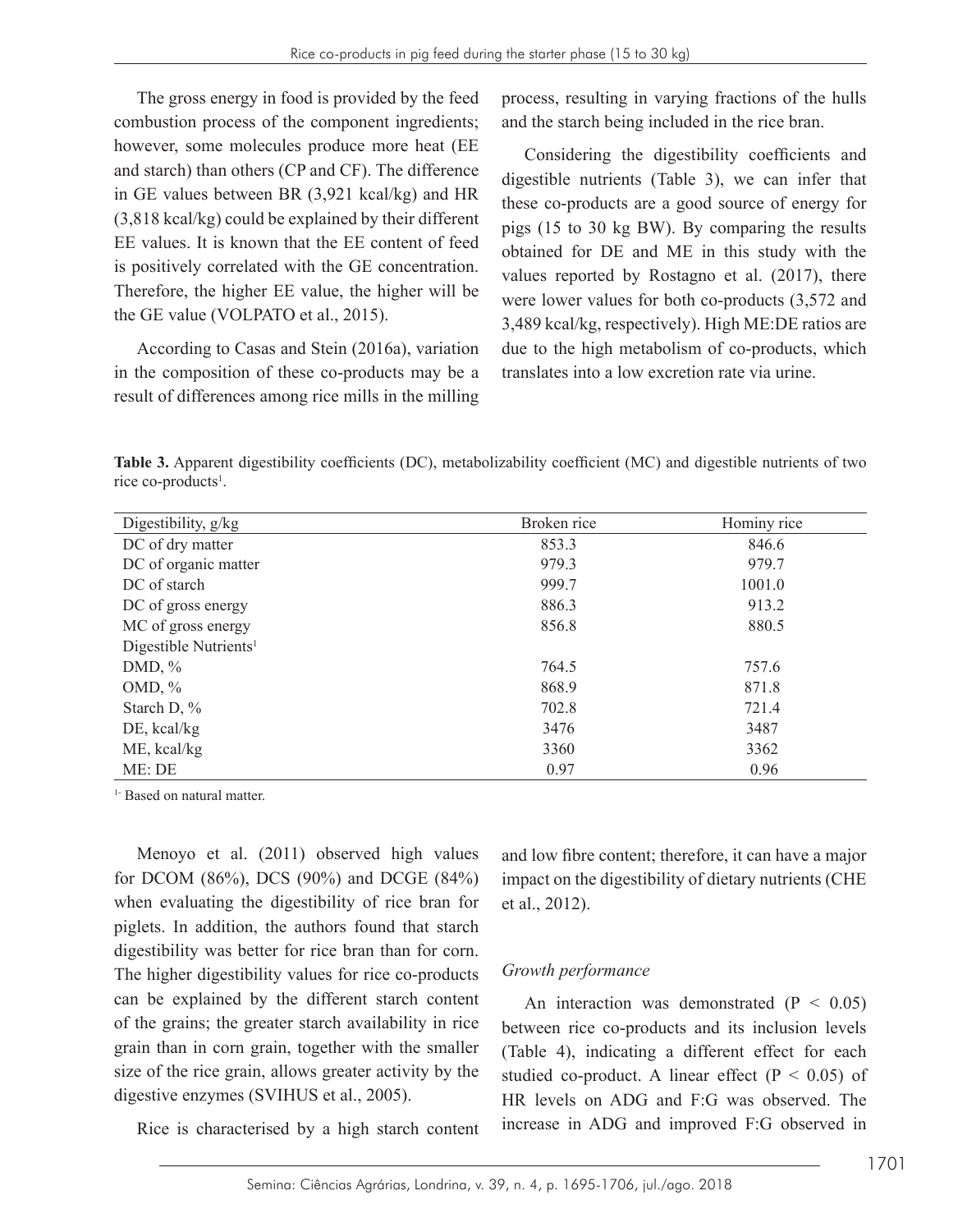pigs receiving diets containing HR may be due to the high starch content, since this represented 72% of the co-product composition. The greater G:F observed in pigs fed diets containing FFRB compared with defatted rice bran is also a consequence of the greater metabolisable energy

in FFRB compared with DFRB (CASAS; STEIN, 2016b). When we consider the efficiency of starch use, it is an excellent energy source. Van Milgen et al. (2001) determined that the energy efficiency of starch (842 g/kg) and EE (883 g/kg) was higher than the CP  $(520 \text{ g/kg})$ .

**Table 4.** Average daily feed intake (ADFI), average daily gain (ADG) and gain:feed (F:G) of pigs feeding diets with inclusion levels of rice co-products.

|                                                                         |                                                             | BRg/kg |     |     |     |     |     | HR g/kg |     | $\frac{1}{640}$ SEM <sup>1</sup> RB*NV <sup>3</sup> RB <sup>2</sup> L <sup>4</sup> |      |                                                                                          | O <sup>5</sup> |
|-------------------------------------------------------------------------|-------------------------------------------------------------|--------|-----|-----|-----|-----|-----|---------|-----|------------------------------------------------------------------------------------|------|------------------------------------------------------------------------------------------|----------------|
| Item                                                                    | Control 160                                                 |        | 320 | 480 | 640 | 160 | 320 | 480     | 640 |                                                                                    |      |                                                                                          |                |
| ADFI, kg 1.202 1.256 1.259 1.284 1.323 1.207 1.272 1.318 1.353 1.284 NS |                                                             |        |     |     |     |     |     |         |     |                                                                                    | NS - | NS —                                                                                     | NS.            |
|                                                                         |                                                             |        |     |     |     |     |     |         |     |                                                                                    |      | ADG, kg 0.576 0.659 0.639 0.626 0.689 0.544 0.624 0.674 0.742 0.650 0.01 NS HR (0.01) NS |                |
| F:G                                                                     | 2.128 1.930 1.970 2.060 1.940 2.250 2.050 1.960 1.820 2.000 |        |     |     |     |     |     |         |     | 0.01                                                                               |      | NS HR $(0.03)$ NS                                                                        |                |

<sup>1</sup>Standard error of the means; <sup>2</sup>Rice co-products; <sup>3</sup> Interaction between RB and inclusion levels; <sup>4</sup> Linear effect of inclusion levels of RB (HR: ADG: 0.485323 + 0.00401600X; F:G: 2.36308 - 0.00858591X); 5 Quadratic effect of RB; NS = non-significant.

It is also possible that because the co-products contain lower levels of soluble non-starch polysaccharides, which decrease the viscosity of digesta, this results in a lower incidence of diarrhoea and lower proliferation of potential harmful bacteria.

Considering the performance variables, we found that rice co-products did not impair performance of pigs. Similar results have been reported by Li et al. (2006) and Nepomuceno et al. (2011). Replacing corn with rice  $(0, 500, 750$  and  $1000$  g/kg of BR) in piglet feed (from 0 to 42 days post-weaning), Che et al. (2012) found no differences in animal performance, concluding that BR can replace corn at up to 1000 g/kg of diet. On the other hand, Menoyo et al. (2011), in an evaluation of BR (Raw, 1000 g/kg) or BR (thermal processing, 1000 g/kg) compared to corn grain in weaned pigs, observed no differences in performance variables. According to Che et al. (2012), rice can substitute for corn in diets of nursery pigs without detrimental effects on

growth performance. Results of previous studies have indicated that rice bran may improve health status of the animal and favours positive results in growth performance.

#### *Blood biochemical parameters*

Regarding the blood biochemical parameters (Table 5), the results showed that the type of rice co-product affected (P<0.05) plasma glucose levels, in which the diet containing BR produced a higher value (6.8%) than the diet containing HR. The values reported are close to the specified range of 65 to 106 mg/dL for glucose (ELITech kits) and specified range of 65 to 99 mg/dL (Gold Analisa Diagnóstica Ltda)*.* For serum parameters of cholesterol, triglycerides and PUN, no effect  $(P > 0.05)$  was observed and the lack of difference between treatments indicates that BR and HR did not change plasma concentration of these parameters.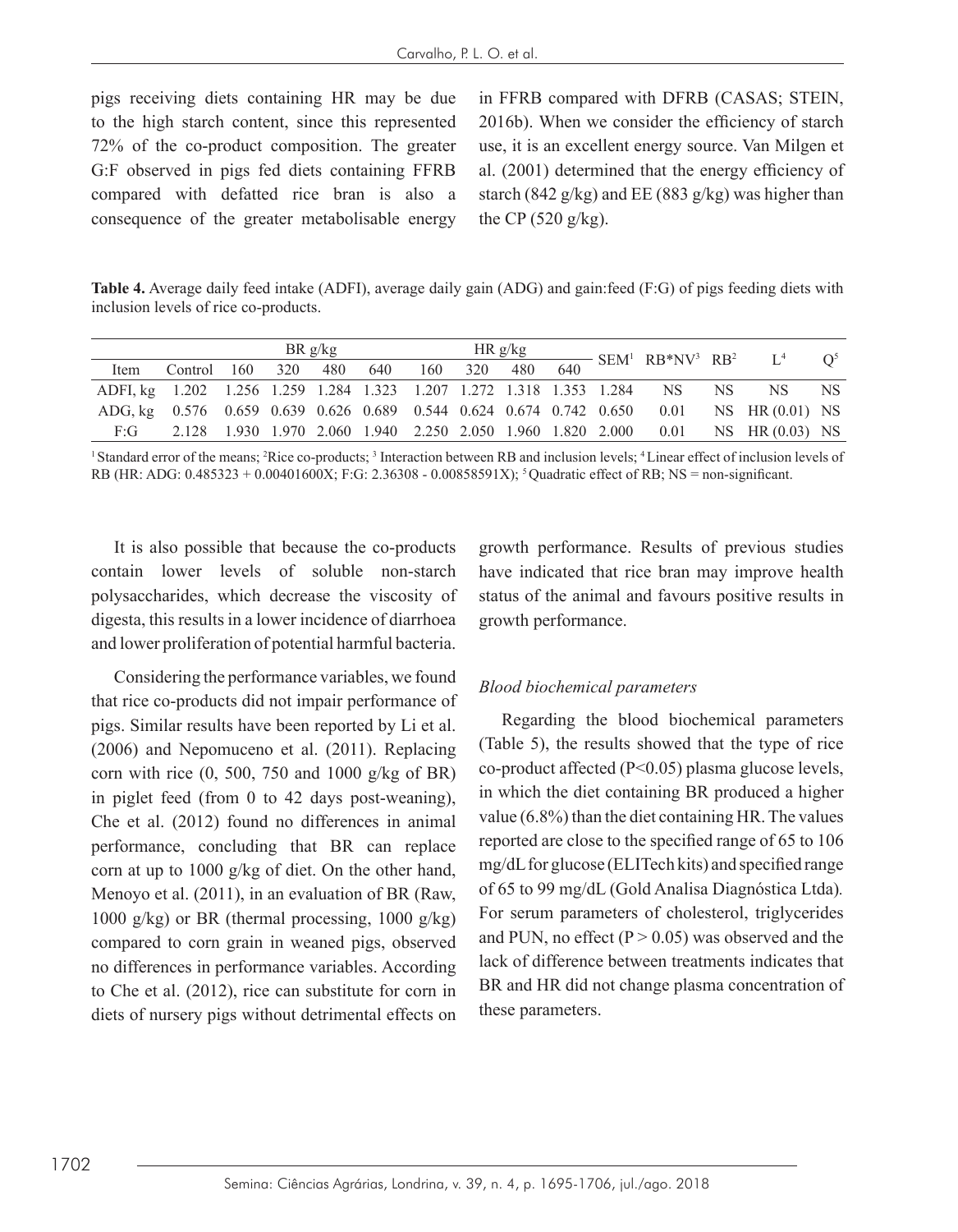| Item                 | BRg/kg  |       |       |       |       | HR g/kg |       |       |       |                  |                 |              |     |     |
|----------------------|---------|-------|-------|-------|-------|---------|-------|-------|-------|------------------|-----------------|--------------|-----|-----|
|                      | Control | -60   | 320   | 480   | 640   | 160     | 320   | 480   | 640   | SEM <sup>1</sup> | RB <sup>2</sup> | <b>RBxNV</b> |     |     |
| Glucose              | 78.39   | 79.92 | 88.21 | 83.00 | 86.43 | 78.07   | 73.07 | 79.18 | 84.28 | 81.17            | 0.01            | NS           | NS. | NS. |
| <b>Triglycerides</b> | 55.90   | 48.32 | 51.08 | 49.33 | 45.08 | 53.24   | 41.68 | 47.14 | 38.95 | 47.86            | NS              | NS           | NS. | NS. |
| Cholesterol          | 64 12   | 56.82 | 60.14 | 56.21 | 65.25 | 57.14   | 59.10 | 59.61 | 60.52 | 59.88            | NS              | NS           | NS. | NS. |
| <b>PUN</b>           | 13.86   | 15 17 | 14.48 | 17.08 | 16.67 | 13.08   | 13.91 | 16.13 | 14.18 | 14.95            | NS              | NS           | NS  | NS  |

**Table 5.** Plasma levels (mg/dL) of glucose, triglycerides, cholesterol and plasma urea nitrogen (PUN) of pigs, feeding diets with inclusion levels of broken rice (BR) and hominy rice (HR).

1 Standard error of the means.

2- Rice co-products.

<sup>3-</sup> Linear effect of inclusion levels of RB.

4- Quadratic effect of inclusion levels of RB.

Due to efficient homeostatic mechanisms, blood glucose levels do not vary significantly. Thus, the glycemic level is not directly affected by diet due to homeostatic mechanisms, except in animals with advanced malnutrition (GONZÁLEZ; SCHEFFER, 2002). We found no plausible explanation for the higher glucose values with the diet containing BR.

The efficiency of nitrogen utilisation in pigs may be estimated by measuring blood urea nitrogen (BUN). However, the reduction in BUN also indicates that amino acids were better utilised and there was less deamination of amino acids.

Pigs that received BR and HR in the diet at up to 640 g/kg had higher plasma glucose levels (10.2 and 7.5%, respectively) than the control diet. This may be related to the starch content of co-products, since these have approximately 16% more starch than corn. It is known that the amount and type of starch are among the main factors that affect blood sugar levels (BASSO et al., 2011).

 Considering the plasma glucose levels, the difference between the co-products may be due to the variations in processing and the degree of polishing that occurs, which may alter nutrient

concentrations (WALTER et al., 2008). Another aspect related to BR is the amylose:amylopectin ratio. Starchy products, such as rice, that have a high amylose content have a lower glycaemic response (GODDARD et al., 1984) and this relationship may explain the differences between the rice coproducts.

## *Economic analysis*

The economic analysis showed that FC per kilogram of body weight gain increased linearly  $(P < 0.05)$  as BR levels increased (Table 6). The Dunnett test showed that levels of BR at 480 and 640 g/kg were different from the control diet and showed the highest FC. However, the feasibility of using BR will depend on the differences in price of the other raw materials used in feed formulation.

In the case of HR, considering the regression analysis, there was no difference in the FC/kg body weight gain  $(P > 0.05)$  and HR may be included in the diet at up to 640 g/kg for pigs from 15 to 30 kg body weight. In this sense, replacing corn by processed rice co-products can be economically viable, once they are available.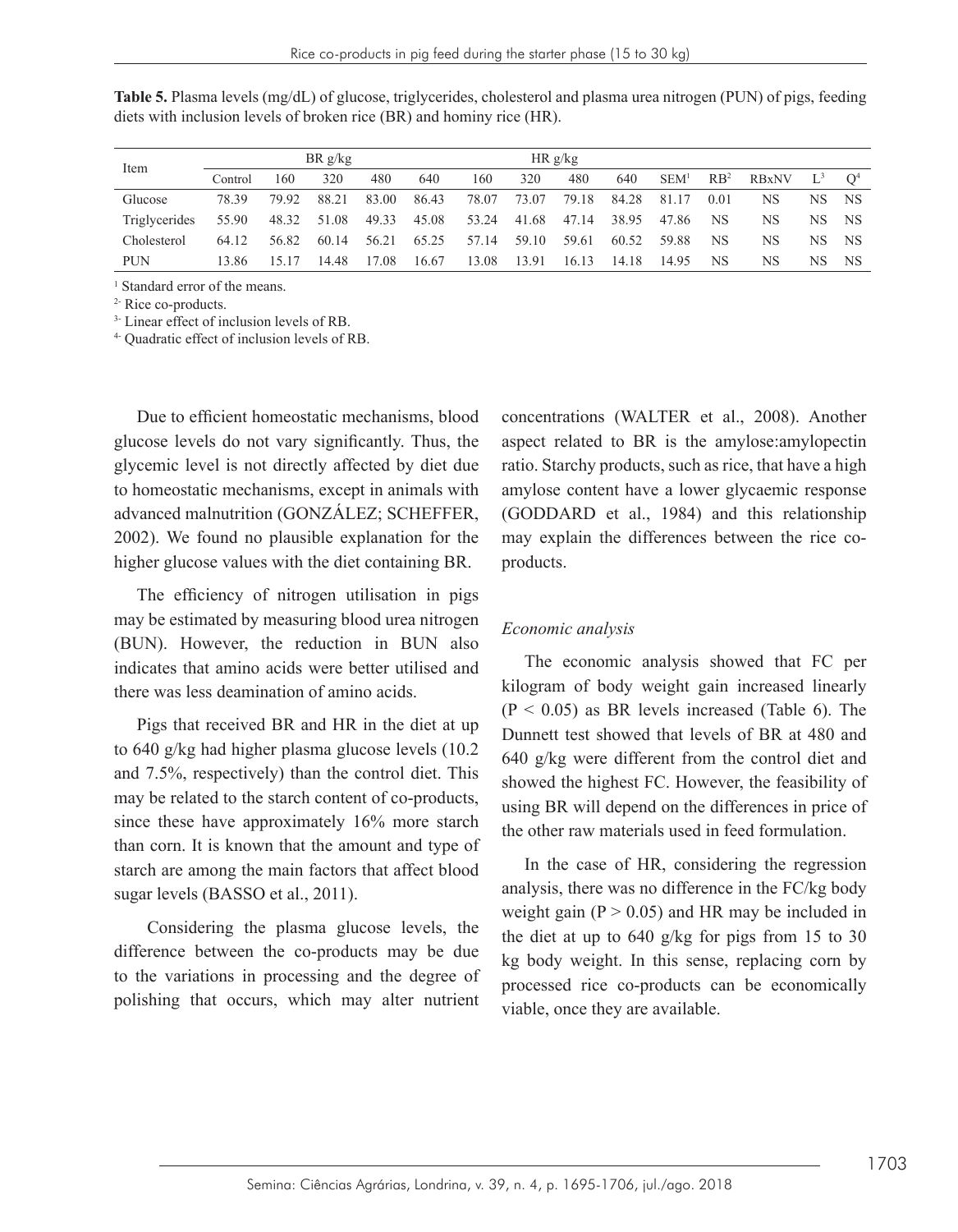| Rice co-products g/kg |         |        |        |           |          |                  |                  |                  |  |  |  |  |
|-----------------------|---------|--------|--------|-----------|----------|------------------|------------------|------------------|--|--|--|--|
| Item                  | Control | 160    | 320    | 480       | 640      | SEM <sup>1</sup> | Dun <sup>2</sup> | Reg <sup>3</sup> |  |  |  |  |
| <b>BR</b>             |         |        |        |           |          |                  |                  |                  |  |  |  |  |
| Initial BW, kg        | 15.48   | 15.46  | 15.54  | 15.44     | 15.50    |                  |                  |                  |  |  |  |  |
| Final BW, kg          | 28.43   | 31.84  | 29.97  | 29.52     | 31.00    |                  |                  |                  |  |  |  |  |
| Diet cost             | 0.635   | 0.702  | 0.768  | 0.834     | 0.898    |                  |                  |                  |  |  |  |  |
| $CR$ , $R\$/kg$ $BW4$ | 2.705   | 2.477  | 3.035  | $3.426*$  | $3.457*$ | 10.17            | 0.01             | L:0.01           |  |  |  |  |
| IEE <sup>5</sup>      | 91.60   | 100.00 | 81.64  | 72.32     | 71.64    |                  |                  |                  |  |  |  |  |
| CI <sup>6</sup>       | 109.17  | 100.00 | 122.48 | 138.27    | 139.59   |                  |                  |                  |  |  |  |  |
|                       |         |        |        | <b>HR</b> |          |                  |                  |                  |  |  |  |  |
| Initial BW, kg        | 15.48   | 15.54  | 15.46  | 15.45     | 15.49    |                  |                  |                  |  |  |  |  |
| Final BW, kg          | 28.43   | 27.74  | 29.45  | 30.59     | 32.17    |                  |                  |                  |  |  |  |  |
| Diet cost             | 0.635   | 0.703  | 0.771  | 0.838     | 0.902    |                  |                  |                  |  |  |  |  |
| CR, R\$/kg BW         | 2.705   | 3.163  | 3.159  | 3.277     | 3.274    |                  | <b>NS</b>        | <b>NS</b>        |  |  |  |  |
| <b>IEE</b>            | 91.60   | 99.87  | 100.00 | 96.41     | 96.50    |                  |                  |                  |  |  |  |  |
| <b>CI</b>             | 109.17  | 100.13 | 100.00 | 103.73    | 103.63   |                  |                  |                  |  |  |  |  |

**Table 6.** Economic feasibility of inclusion levels of broken rice (BR) and hominy rice (HR) in diets for pigs from 15 to 30 kg body weight.

<sup>1-</sup>Standard error of the means; <sup>2-</sup> Dunnett Test; \*Value different (P<0.05) in relation to control diet, NS = non-significant;

<sup>3</sup> Linear effect:  $QA = 2,26689 + 0,0207985x$ ; <sup>4</sup> CR, R\$/kg PV: cost per kg of BW gain.; <sup>5</sup> Index of economic efficiency; 6 Cost index.

#### **Conclusions**

The estimated metabolisable energy values of BR and HR were 3,360 and 3,362 kcal/kg, respectively. The co-product HR may be used for pigs from 15 to 30 kg body weight at up to 640 g/kg of diet without changing the cost of the diet. However, its economic feasibility will depend on prices of the ingredients. Inclusion of BR at levels of 480 and 640 g/kg increases the cost per kg body weight gain. The coproducts HR and BR can be used in pig feed during the starter phase at up to 640 g/kg without impairing performance.

#### **References**

BASSO, C.; SILVA, L. P. D.; BENDER, A. B. B.; SILVEIRA, F. D. Elevação dos níveis de amido resistente: efeito sobre a glicemia e na aceitabilidade do alimento. *Revista do Instituto Adolfo Lutz*, São Paulo, v. 70, n. 3, p. 276-282, 2011.

BELLAVER, C.; FIALHO, E. T.; PROTAS, J. F. S.; GOMES, P. C. Radícula de malte na alimentação de suínos em crescimento e terminação. *Pesquisa Agropecuária Brasileira*, Brasília, v. 20, n. 8, p. 969-974, 1985.

BRESTENSKÝ, M.; NITRAYOVÁ, S.; PATRÁŠ, P.; HEGER, J. Standardized ileal digestibilities of amino acids and nitrogen in rye, barley, soybean meal, malt sprouts, sorghum, wheat germ and broken rice fed to growing pigs. *Animal Feed Science and Technology*, Amsterdam, v. 186, n. 1-2, p. 120-124, 2013.

BUTOLO, J. E. *Qualidade de ingredientes na alimentação animal*. 2<sup>th</sup> ed. Botucatu: Faculty of Veterinary Medicine and Animal Science, UNESP, 2010. 430 p.

CARCIOFI, A. C. Protein and carbohydrate ingredients for dogs and cats. *Revista Brasileira de Zootecnia*, Viçosa, MG, v. 37, p. 28-41, 2008. Número Especial.

CASAS, G. A.; STEIN, H. H. Effects of full fat or defatted rice bran on growth performance and blood characteristics of weanling pigs. *Journal of Animal Science*, Champaign, v. 94, n. 10, p. 4179-4187, 2016a.

\_\_\_\_\_\_. Effects of microbial phytase on the apparent and standardized total tract digestibility of phosphorus in rice coproducts fed to growing pigs. *Journal of Animal Science*, Champaign, v. 93, n. 7, p. 3441-3448, 2015.

\_\_\_\_\_\_. Effects of microbial xylanase on digestibility of dry matter, organic matter, neutral detergent fiber, and energy and the concentrations of digestible and metabolizable energy in rice coproducts fed to weanling pigs. *Journal of Animal Science*, Champaign, v. 94, n. 5, p. 1933-1939, 2016b.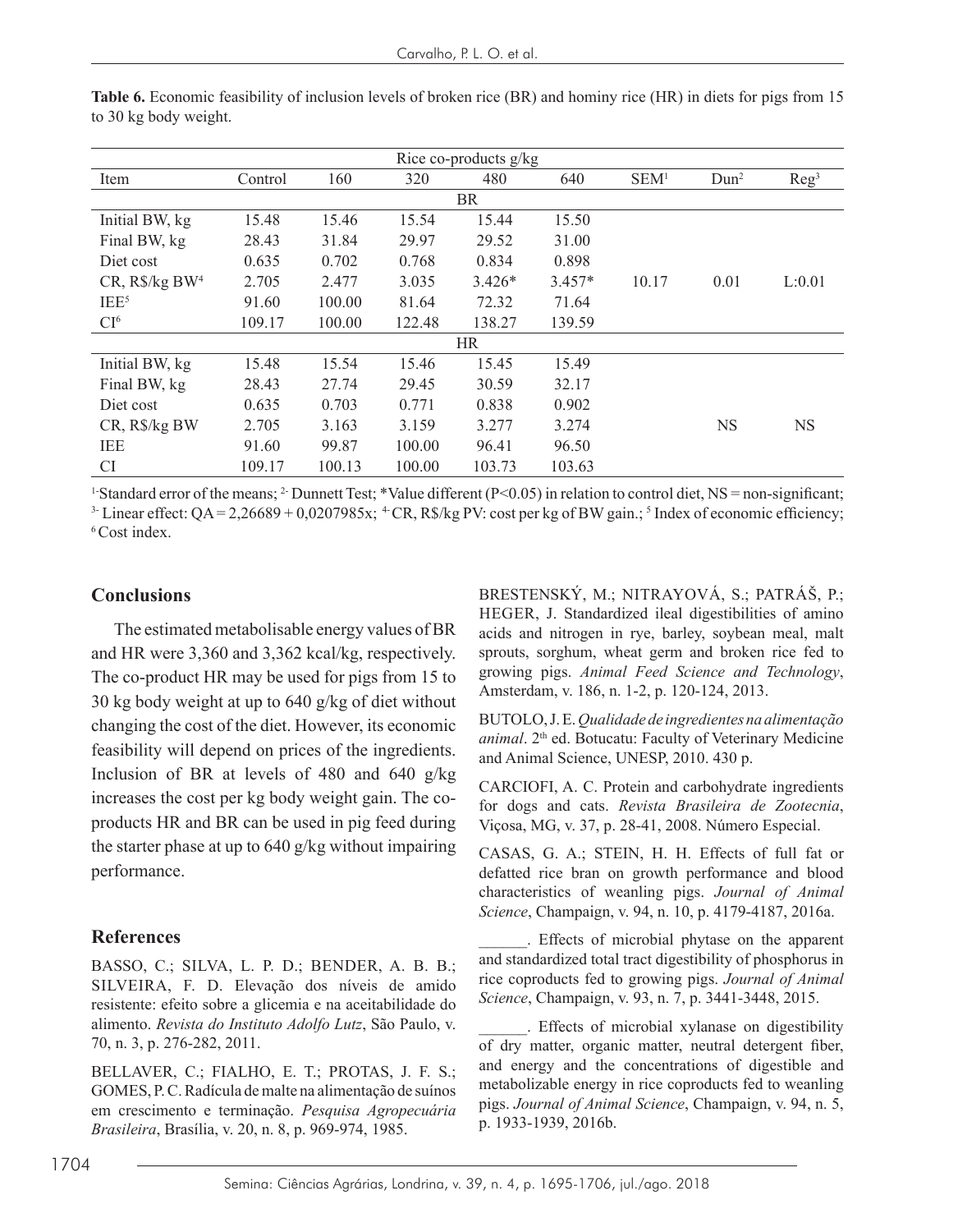CHE, T. M.; PEREZ, V. G.; SONG, M.; PETTIGREW, J. E. Effect of rice and other cereal grains on growth performance, pig removal, and antibiotic treatment of weaned pigs under commercial conditions. *Journal of Animal Science*, Champaign, v. 90, n. 13, p. 4916-4924, 2012.

FOOD AND AGRICULTURE ORGANIZATION OF THE UNITED NATIONS - FAO. Rice around the world. Rome: FAO, 2017. Available at: <http://www.fao.org/ news/story/en/item/154122/icode/>. Accessed at: 10 june 2017.

GODDARD, M. S.; YOUNG, G.; MARCUS, R. The effect of amylose content on insulin and glucose responses to ingested rice. *American Journal of Clinical Nutrition*, Oxford, v. 39, n. 3, p. 388-392, 1984.

GOMES, M. F. M.; BARBOSA, H. P.; FERREIRA, A. S.; LIMA, G. M. M. de. *Análise econômica da utilização do triguilho para suínos*. Concórdia: EMBRAPA-CNPSA, 1991. 3 p. (EMBRAPA-CNPSA. Comunicado técnico, 179).

GOMES, T. R.; CARVALHO, L. E. de; FREITAS, E. R.; NEPOMUCENO, R. C.; ELLERY, E. A. C.; RUFINO, R. H. M. Efeito da inclusão de farelo de arroz integral em rações para leitões de 21 a 42 dias de idade. *Archivos de Zootecnia*, Córdoba, v. 61, n. 233, p. 129-139, 2012.

GONZÁLEZ, F. H. D.; SCHEFFER, J. F. S. Perfil sanguíneo: ferramenta de análise clínica, metabólica e nutricional. In: CONGRESSO NACIONAL DE MEDICINA VETERINÁRIA, 2002, Gramado. *Anais…* Porto Alegre: SBMV/SOVERGS, 2002. p. 5-17.

HENDERSON, A. J.; KUMAR, A.; BARNETT, B.; DOW, S. W.; RYAN, E. P. Consumption of rice bran increases mucosal immunoglobulin A concentrations and numbers of intestinal Lactobacillus spp. *Journal of Medicinal Food*, New Rochelle, v. 15, n. 5, p. 469-475, 2012.

HERFEL, T.; JACOBI, S.; LIN, X.; VAN HEUGTEN, E.; FELLNER, V.; ODLE, J. Stabilized rice bran improves weaning pig performance via a prebiotic mechanism. *Journal of Animal Science*, Champaign, v. 91, n. 2, p. 907-913, 2013.

LI, X.; YUAN, S. L.; PIAO, X. S.; LAI, C. H.; ZANG, J. J.; DING, Y. H.; HAN, L. J.; HAN, K. The nutritional value of brown rice and maize for growing pigs. *Asian-Australasian Journal of Animal Sciences*, Seoul, v. 19, n. 6, p. 892-897, 2006.

LIMBERGER, V. M.; SILVA, L. P.; EMANUELLI, T.; COMARELA, C. G.; PATIAS, L. D. Modificação química e física do amido de quirera de arroz para aproveitamento na indústria de alimentos. *Química Nova*, São Paulo, v. 31, n. 1, p. 84-88, 2008.

MATTERSON, L. D.; POTTER, L. M.; STUTZ, M. W.; SINGSEN, E. P. *Research report* 7: the metabolizable energy of feed ingredients for chickens. Hartford: Res. Rep. Conn. Agric. Exp. Stn., 1965. 11 p.

MENOYO, D.; SERRANO, M. P.; BARRIOS, V.; VALENCIA, D. G.; LÁZARO, R.; ARGENTE, J.; MATEOS, G. G. Cereal type and heat processing of the cereal affect nutrient digestibility and dynamics of serum insulin and ghrelin in weanling pigs. *Journal of Animal Science*, Champaign, v. 89, n. 9, p. 2793-2800, 2011.

NATIONAL RESEARCH COUNCIL - NRC. Nutrient requirements of swine. 11<sup>th</sup> ed. Washington: National Academy Press, 2012.

NEPOMUCENO, R. C.; CARVALHO, L. E.; FREITAS, E. R.; GOMES, T. R.; AQUINO, T. M. F.; ELLERY, E. A. C.; MOREIRA, R. H. R.; VIEIRA, J. J. F. Inclusão da quirera de arroz em rações de suínos a fase de creche. *Revista Brasileira de Saúde e Produção Animal*, Salvador, v. 12, n. 3, p. 718-728, 2011.

PEKAS, J. C. Versatile swine laboratory apparatus for physiologic and metabolic studies. *Journal of Animal Science*, Champaign, v. 27, n. 5, p. 1303-1309, 1968.

ROSTAGNO, H. S.; ALBINO, L. F. T.; DONZELE, J. L.; GOMES, P. C.; OLIVEIRA, R. F.; LOPES, D. C.; FERREIRA, A. S.; BARRETO, S. L. T.; EUCLIDES, R. F. *Brazilian tables for poultry and swine*: composition of feedstuffs and nutritional requirements. 3<sup>th</sup> ed. Viçosa, MG: UFV, 2011. 186 p.

ROSTAGNO, H. S.; ALBINO, L. F. T.; HANNAS, M. I.; DONZELE, J. L.; SAKOMURA, N. K.; PERAZZO, F. G.; SARAIVA, A.; TEIXEIRA, M. L.; RODRIGUES, P. B.; OLIVEIRA, R. F. de.; BARRETO, S. L. T.; BRITO, C. O. *Brazilian tables for poultry and swine*: composition of feedstuffs and nutritional requirements. 4th ed. Viçosa, MG: UFV, 2017. 488 p.

SAKOMURA, N. K.; ROSTAGNO, H. S. *Métodos*  de pesquisa em nutrição de monogástricos. 2<sup>th</sup> ed. Jaboticabal: FUNEP, 2016. 262 p.

SAMPAIO, I. B. M. *Estatística aplicada à experimentação animal*. Belo Horizonte: Universidade Federal de Minas Gerais, 1998. 221 p.

SILVA, D. J.; QUEIROZ, A. C. *Análise de alimentos:*  métodos químicos e biológicos. 3<sup>th</sup> ed. Viçosa, MG: Universidade Federal de Viçosa, 2002. 235 p.

SINGH, A.; DAS, M.; BAL, S.; BANERJEE, R. 4 Rice processing. In: GUINE, R. P. F.; CORREIA, P. M. R. (Ed.). *Engineering aspects of cereals and cereal based products*. Boca Raton: CRC Press, 2013. p. 71-97.